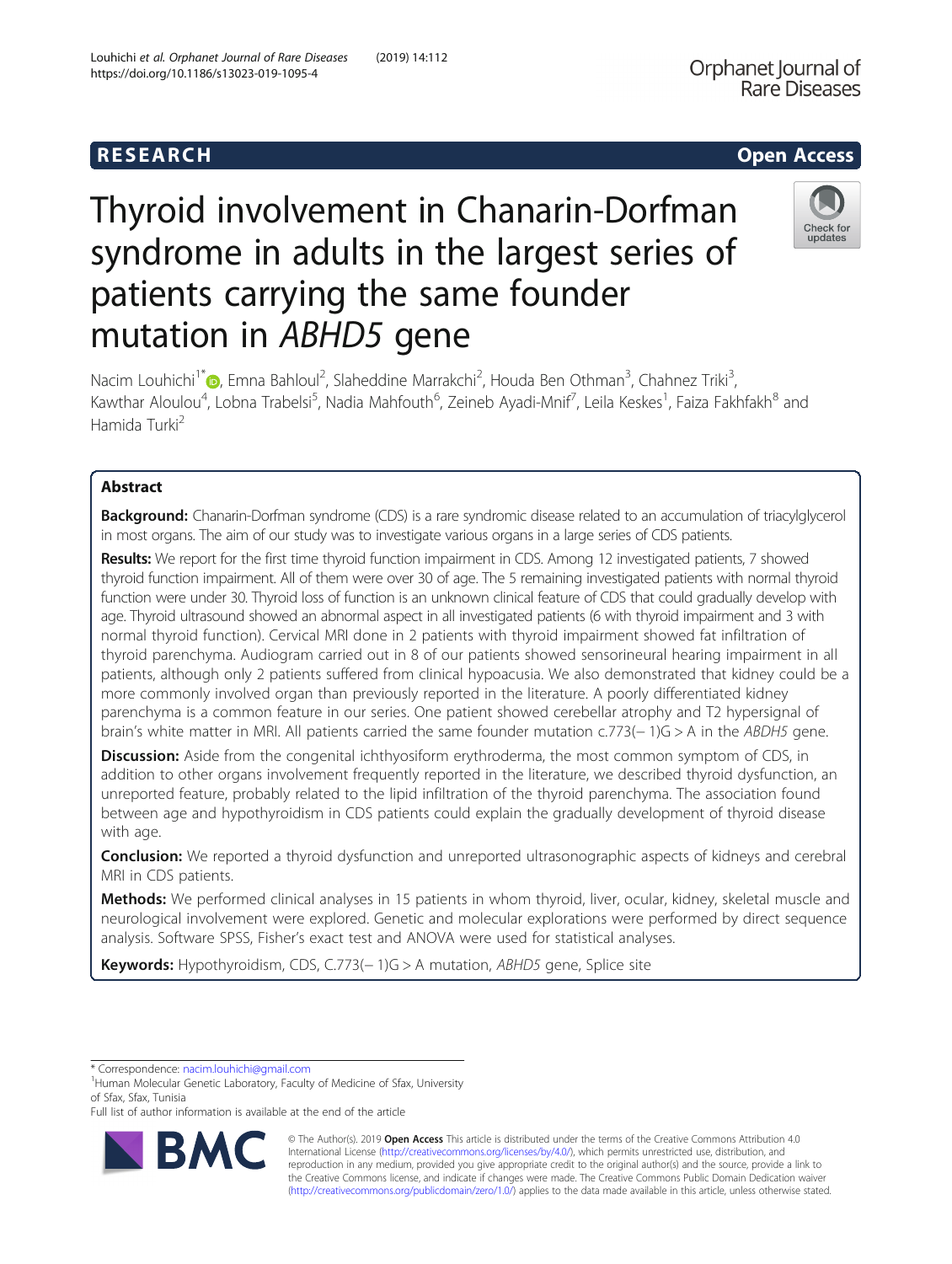## Introduction

Chanarin-Dorfman syndrome (CDS, MIM # 275630) (neutral lipid storage disease with ichthyosis) is a rare syndromic autosomal recessive disease related to an accumulation of triacylglycerol in most organs [\[1](#page-6-0)]. Congenital ichthyosiform erythroderma (CIE) is the symptom shared by most of the patients. The disease is characterized by intracellular lipid droplets in multiple organs. Extra-cutaneous manifestations variably include fatty liver, myopathy, cataracts, and a variety of neurologic symptoms, such as mental retardation [[2,](#page-6-0) [3](#page-6-0)].

CDS is induced by mutations in  $ABHD5$  [[4](#page-7-0)], which encodes abhydrolase domain containing 5 (ABHD5), an activator of adipose triglyceride lipase, leading to accumulation of triglycerides [[5\]](#page-7-0). The ABHD5 is located on chromosome 3 and encodes 7 exons. A wide variety of mutations has been found worldwide in patients diagnosed with CDS. The ABDH5 consists of 349 amino acids with a molecular mass of  $\sim$  39 kD and can bind to lipid droplets and activate lipolysis, i.e. the hydrolysis of triacylglycerol (TAG).

Herein, we report the largest group ever described in the literature of CDS patients. All these patients had the same founder homozygous ABDH5 splice site mutation, which resulted in the skipping of the entire exon 6. Clinical history of associated hypothyroidism in one of our patients prompted us to investigate thyroid function in several patients followed for CDS in our department, along with extensive clinical, biological and radiological investigations of other organs.

#### Patients and methods

#### Patients and clinical investigation

We retrospectively collected clinical data from 15 patients belonging to 12 families sharing the same ethnic background and originated from the same geographic area, Kerkennah islands (20 km off the east Tunisian coast). Informed consent was obtained from patients in accordance with the Code of Ethics of the World Medical Association (Declaration of Helsinki). Consanguinity and endogamy are characteristics of the local population of the island (Additional file [1:](#page-6-0) Figure S1). Prospective biological and radiological investigations of thyroid gland were performed to complete initially collected data.

We investigated thyroid function by assessing both Thyroid Stimulating Hormone (TSH) and Free Thyroxine (FT4) values in 8 patients and only TSH in 4 patients. Anti-thyroid antibodies were investigated in 6 patients. Peripheral blood smears were performed in 8 cases searching for "Jordan's anomaly", liver function: Aspartate Transaminase (AST), Alanine Transaminase (ALT) and ALP (Alkaline Phosphatase) in 13 patients, Creatine Phosphokinase (CPK) in 4 patients and renal function in 13 patients. Ophthalmological investigations were performed in 10 patients, audiogram in 8 patients, abdominal ultrasound in 10 patients, thyroid ultrasound in 9 patients, cervical MRI (Magnetic Resonance Imaging) in 2 patients with hypothyroidism and neuromuscular biopsy in one patient. Cerebral MRI was performed in two patients and electromyography (EMG) in one patient. We also investigated thyroid function [(TSH) and (FT4)] in 11 healthy relatives, as controls, belonging to 3 families of CDS patients with hypothyroidism.

## Mutation analysis for ABHD5 gene

Genetic and molecular explorations were carried out for 15 patients belonging to 12 nuclear families. The 7 exons and flanking intron regions of the ABHD5 were analyzed for mutations in the CDS patients by direct sequence analysis. Following DNA extraction, the coding regions and intron–exon boundaries of the ABHD5 were amplified by polymerase chain reaction (PCR) using generated primers covering the entire coding region (Additional file [3:](#page-6-0) Table S1 in the supplementary appendix). PCR was carried out on 50 μl volume samples, in a GeneAmp® PCR system 9700 (Applied Biosystems, Foster City, CA, USA). Each PCR reaction contains 100 ng of genomic DNA, 0.4 μM of each primer, 0.2 mM of dNTPs, 1 IU of Amplitaq and 10X PCR Buffer II in a final concentration of  $1 \times 1.5$  mM of MgCl<sub>2</sub>. The mixture was denatured during 10 min at 95 °C and then followed by 35 cycles: denaturing at  $95^{\circ}$ C for 45 s, annealing at 65/ 60 °C for 45 s and an extension at 72 °C for 45 s; with a final extension at 72 °C for 7 min. Thereafter, the purified amplicons were directly sequenced using a dye terminator cycle sequencing kit V1.1 with an ABI sequence analyser 3100 Avant (Applied Biosystems, Foster City, CA, USA) according to the manufacturer's recommendations.

#### Statistical analysis

The software SPSS for Windows (version 20.0) (IBM SPSS Inc.) was used for the statistical analysis. Fisher's exact test was used to study the association between thyroid involvement and CDS. ANOVA was used to compare occurrence of hypothyroidism in 2 age groups: 30 years or over and under 30. Statistical significance was defined as a  $p$  value of less than 0.05.

## Results

Clinical features, cutaneous and extracutaneous findings in our patients are summarized in Table [1](#page-2-0). The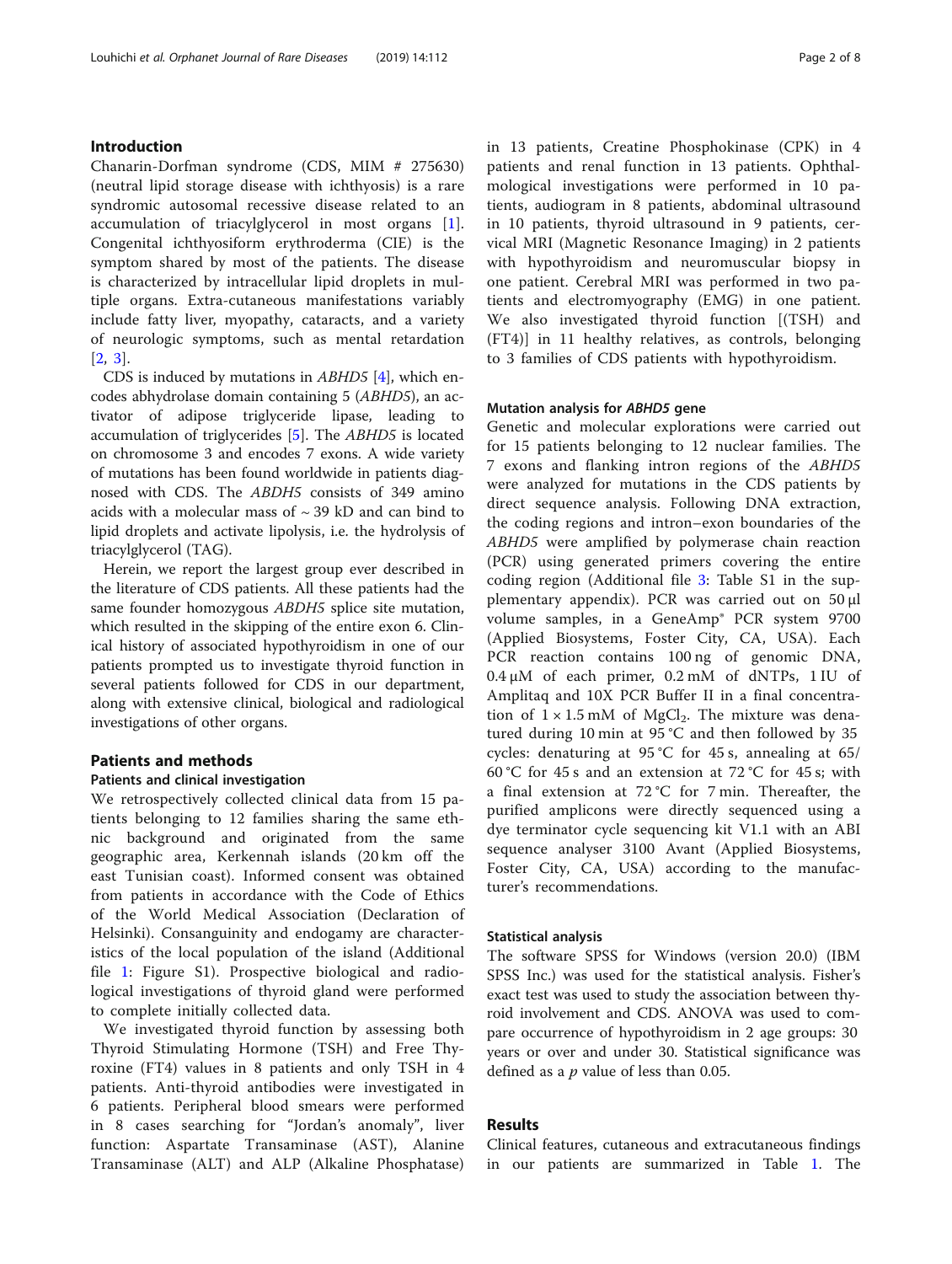<span id="page-2-0"></span>

|                                       |                             | Table 1 Clinical features of the studied patients with                                                                                                                                           | Dorfman-Chanarin syndrome                               |               |                   |                    |                                                         |                         |                    |                    |                                                       |                    |                    |                                        |               |
|---------------------------------------|-----------------------------|--------------------------------------------------------------------------------------------------------------------------------------------------------------------------------------------------|---------------------------------------------------------|---------------|-------------------|--------------------|---------------------------------------------------------|-------------------------|--------------------|--------------------|-------------------------------------------------------|--------------------|--------------------|----------------------------------------|---------------|
| Patients                              |                             |                                                                                                                                                                                                  |                                                         | 4             | $\sqrt{2}$        | ৩                  |                                                         |                         |                    | $\supseteq$        |                                                       |                    | S                  | S<br>4                                 |               |
| Family                                |                             |                                                                                                                                                                                                  |                                                         | 4             |                   |                    |                                                         |                         | $\circ$            |                    | $\simeq$                                              | O                  |                    | $\infty$                               |               |
| Gender                                |                             |                                                                                                                                                                                                  | Σ                                                       | Σ             | ⋝                 | ⋝                  | ⋝                                                       | ⋝                       | ⋝                  | Σ                  | Щ                                                     | $\Box$             |                    | ⋝                                      |               |
| Age (years)                           | 30                          | F                                                                                                                                                                                                | $\overline{50}$                                         | 57            | 58                | 48                 | $\Theta$                                                | $\approx$               | 4                  | 52                 | 20                                                    | თ                  | N                  | S                                      | $\frac{0}{2}$ |
| Jordans' anomaly                      | +                           | $\trianglerighteq$                                                                                                                                                                               | $\supseteq$                                             |               | $\supseteq$       | $\frac{\Omega}{Z}$ | $\frac{1}{2}$                                           |                         |                    |                    |                                                       |                    | $\supseteq$        | $\supseteq$<br>$\ddot{}$               |               |
| TSH/FT4 (0.25-5µUV<br>mL/12.20 pmol/L | $(\mathsf{N/N})^\mathsf{a}$ | 9.42/10.06                                                                                                                                                                                       | 0.9/14.72                                               | > 60<br>1.55  | 11.5/8.11         | 16.17/<br>1084     | 11.87/8.79                                              | 17.32<br>2.25/          | 3.02/18.21         | <b>UD/ND</b>       | 4.5/11.5                                              | 18.65<br>2.82      | 18.53<br>3.30/     | ĝ<br>$\frac{0}{2}$<br>è<br>$\supseteq$ |               |
| antibodies<br>Thyroid                 |                             |                                                                                                                                                                                                  | $\frac{1}{2}$                                           |               |                   |                    |                                                         | $\frac{\Omega}{\Sigma}$ | $\supseteq$        | $\trianglerighteq$ | $\frac{\Omega}{Z}$                                    | $\supseteq$        | $\frac{\Omega}{Z}$ | $\frac{\circ}{\circ}$<br>$\supseteq$   |               |
| <b>AST/ALT</b>                        |                             |                                                                                                                                                                                                  |                                                         |               |                   |                    |                                                         |                         |                    |                    |                                                       |                    |                    | $\frac{1}{2}$<br>ğ<br>$\supseteq$      | è             |
| <b>EK</b>                             | $\supseteq$                 | $\supseteq$                                                                                                                                                                                      | $\frac{\Omega}{\Sigma}$                                 | $\frac{1}{2}$ | $\frac{1}{2}$     | $\frac{1}{2}$      | $\frac{1}{2}$                                           | $\frac{1}{2}$           |                    | $\supseteq$        |                                                       |                    |                    | $\frac{\Omega}{Z}$<br>$\supseteq$      |               |
| Ocular findings                       | Z                           | Hypermetropia<br>Nystagmus                                                                                                                                                                       | Amblyopia<br>Cataract                                   | $\supseteq$   | z                 | $\frac{0}{2}$      | $\frac{\Omega}{Z}$                                      | z                       | Z                  | Cataract           | Cataract                                              | z                  | z                  | $\frac{\circ}{\circ}$<br>$\supseteq$   |               |
| impairment/audiogram<br>Hearing       | N/SHI                       | N/SHI                                                                                                                                                                                            | N/SHI                                                   | $\frac{1}{2}$ | $+$ /SHI          | NWD                | QNS                                                     | N/SHI                   | <b>HISAI</b>       | $HS+$              | <b>SIVA</b>                                           | N/SHI              | QNN                | $\supseteq$<br>$\supseteq$             |               |
| Cervical ultrasound                   | echogenic thyroid<br>Hypo   | Enlarged                                                                                                                                                                                         | Enlarged<br>thyroid                                     | $\frac{1}{2}$ | echogenic<br>Hypo | echogenic<br>Hypo  | echogenic<br>Hypo                                       | Enlarged<br>thyroid     | echogenic<br>Hyper | $\supseteq$        | echogenic<br>Hyper                                    | $\trianglerighteq$ | $\frac{\Omega}{Z}$ | $\frac{\Omega}{\Sigma}$<br>$\supseteq$ |               |
| Abdominal ultrasound                  | steatosis<br>HMG/           | HMG/ steatosis Poorly<br>differenciated<br>kidney                                                                                                                                                | differenciated<br>steatosis<br>kidney<br>Poorly<br>HMG/ | $\supseteq$   | $\frac{1}{2}$     | $\supseteq$        | differenciated<br>steatosis<br>kidney<br>Poorly<br>HMG/ | steatosis<br>HMG/       | steatosis<br>HMG/  | steatosis<br>HMG/  | enlarged<br>steatosis<br>kidney<br>HMG/<br><b>SMG</b> | steatosis<br>HMG/  | $\supseteq$        | $\supseteq$<br>$\supseteq$             |               |
|                                       |                             | F Female, M Male, Mo Months, M Wormal, MD Not Done; A : increased; +: decreased; +: present; -: absent; Thyroid Stimulating Hormone, FT4 Free Thyroxine, AST Aspartate Transaminase, ALT Alanine |                                                         |               |                   |                    |                                                         |                         |                    |                    |                                                       |                    |                    |                                        |               |

Transaminase, CPK Creatine Phosphokinase, SHI Sensorineural Hearing Impairment, SMG Splenomegaly, HMG Hepatomegaly

a: patient with hypothyroidism under L-thyroxine substitution therapy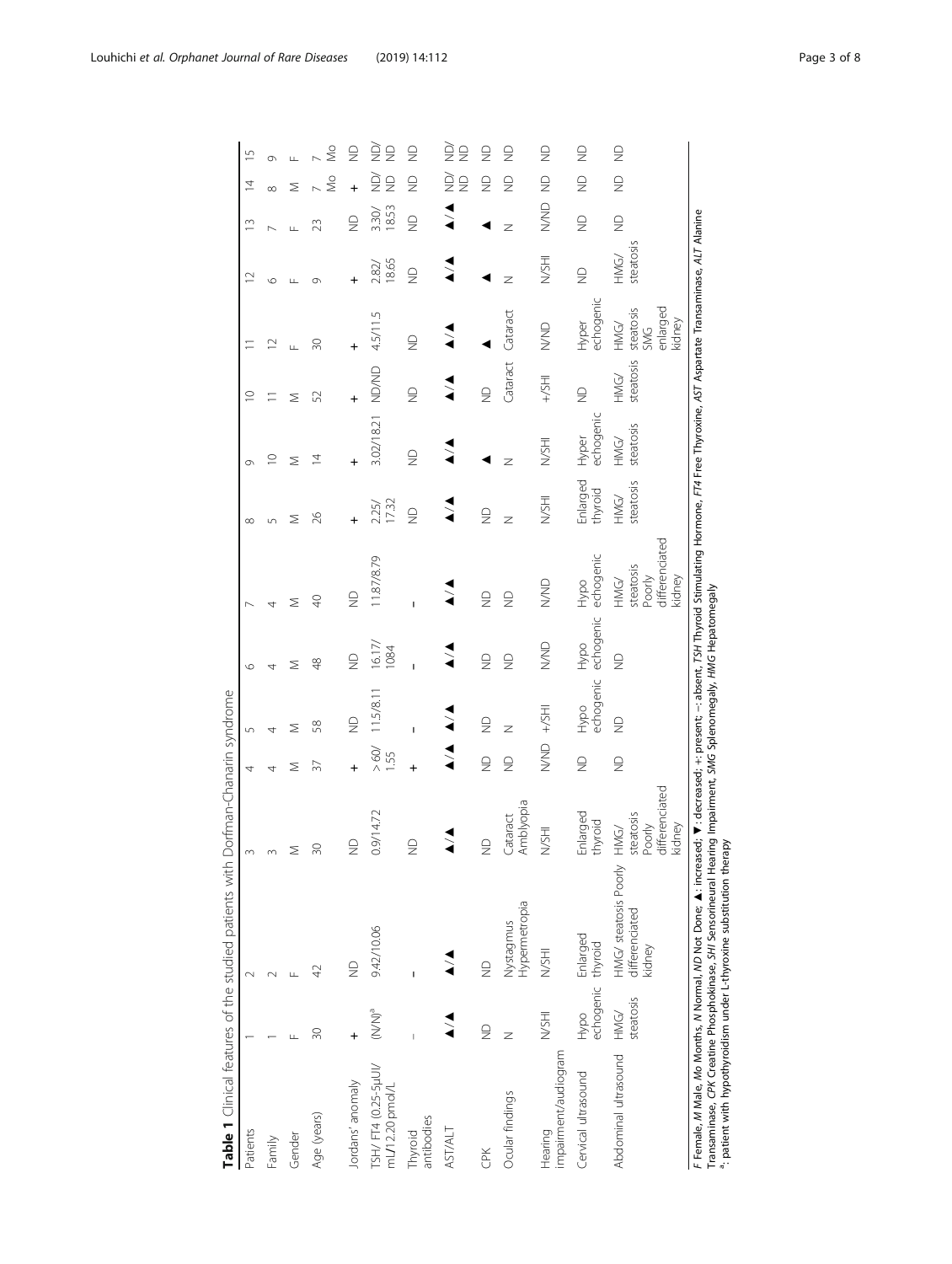

distribution of clinical, radiological and biological data of patients for each analysis is summarized in Fig. 1.

#### Clinical, laboratory and radiological data of CDS patients

Nine males and 6 females aged between 7 months and 58 years were studied. Patients 4, 5, 6 and 7 were siblings. All patients presented with congenital ichthyosiform erythroderma. Eleven patients showed fine scales and 4 had large scales at the examination.

Cytoplasmic lipid droplets (Jordans'anomaly) in blood cells were found in the 8 investigated patients. Patients 14 and 15, due to their young age (7 months) were only investigated for genetic variation.

• Thyroid involvement

Patient 1 was followed for hypothyroidism for many years before the diagnosis of CDS was made. Thyroid function was then investigated in 11 additional patients in our series. Thyroid function of patient 1 was normal under L-thyroxine substitution therapy. Seven patients among the 12 investigated subjects, aged 30 and over, had hypothyroidism. Only 5/12 patients, aged between 9 and 30, showed normal thyroid function. Significant association was found between age and hypothyroidism  $(p = 0.04)$ .

Anti-thyroid antibodies investigated in 6 patients were elevated only in patient 4 who demonstrated the most severe thyroid function impairment.

Thyroid ultrasounds were carried out in 9 patients (6 patients with hypothyroidism and in 3 among the 5 patients with normal thyroid function) and showed abnormalities in all cases.

Among the 6 patients with hypothyroidism, 4 showed low echogenic aspect. In one patient, thyroid was enlarged with normal echogenic aspect and in the remaining patient thyroid size was normal but showed hyperechogenic aspect.

Among the 3 patients with normal thyroid function, 2 showed enlarged thyroid with normal structure and one hyperechogenic thyroid. However, thyroid ultrasound could not specifically show fatty infiltration of the thyroid.

To determine whether morphological and biological thyroid changes were related to fatty infiltration of the thyroid gland, cervical MRI was performed in 2 patients (1 and 4). It showed the same morphological aspect in the 2 investigated patients: In-Phase (IP) and Out-Of-Phase (OOP) sequences identified pathological fat infiltration of thyroid parenchyma by showing signal intensities drop on the OOP images comparatively to the IP images (Fig. [2\)](#page-4-0).

Since patients are originated from an island with high degree of endogamy, fortuitous association between CDS and hypothyroidism could not be ruled out. Only sister of patient 1 was known to have hypothyroidism without CDS. She was supplemented with L-thyroxin therapy. Thus we investigated 10 additional healthy relatives (parents, siblings) from families 1, 2 and 4 and aged over 30 years. All showed normal TSH and FT4 values (Table [2\)](#page-4-0). CDS group and healthy relatives were compared to see whether hypothyroidism was associated with CDS. Exact Fisher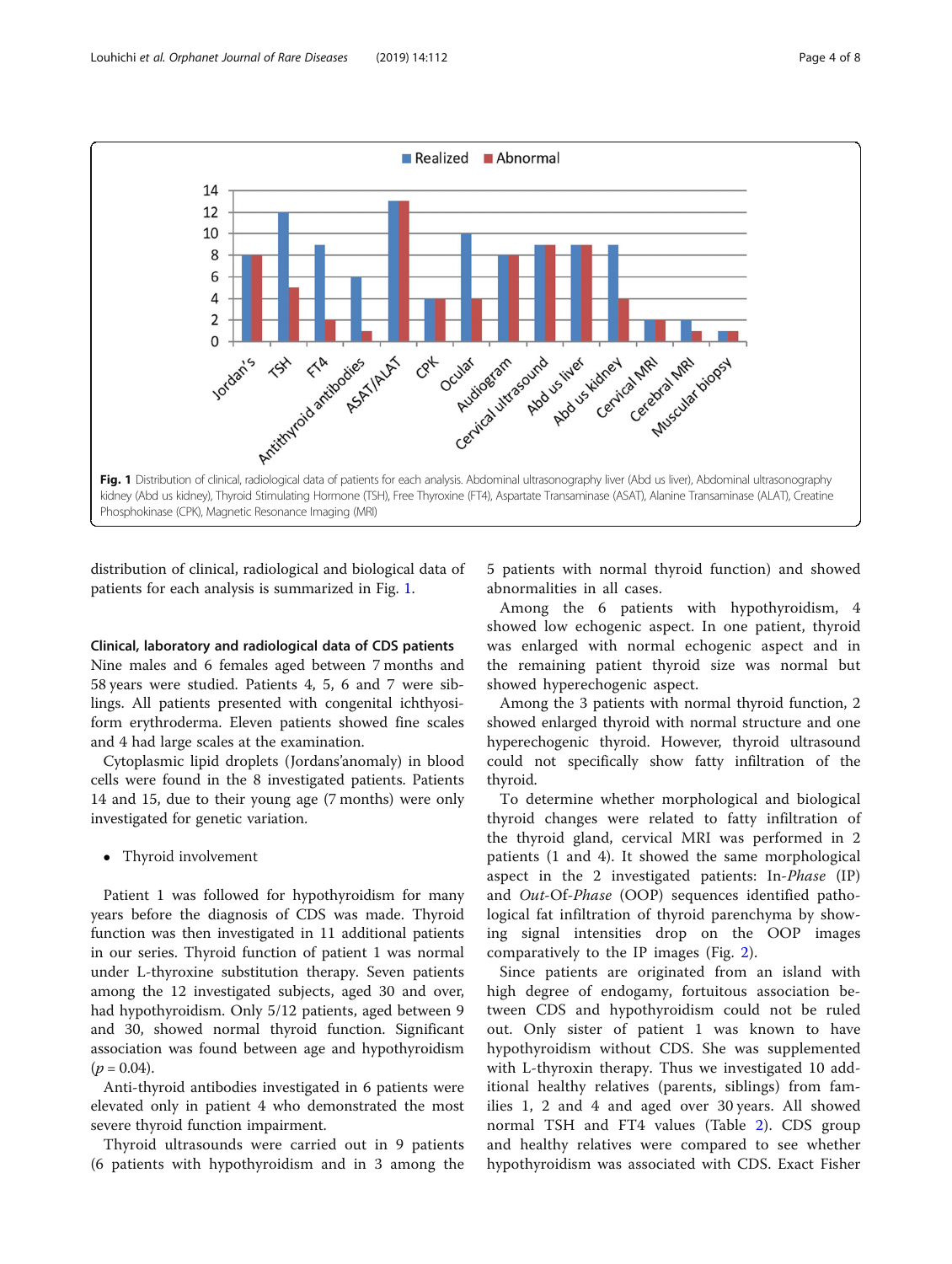<span id="page-4-0"></span>A B Fig. 2 Cervical MRI for patient 1 with In-Phase sequence (IP) (a) and Out-Of-Phase sequence (OOP) (b) showing drop of signal intensities. Cervical MRI for patient 1 shows lipid-rich thyroid gland. In-Phase sequence (IP) (a) demonstrates an intermediate signal (arrow). Out-of-phase sequence (b), thyroid gland shows a reduction of signal intensity (arrow), indicating that the gland is most likely infiltrated by lipids. This signal intensity difference is related to difference between water and fat protons resonance frequencies

test concluded to a statistically significant association between CDS and hypothyroidism  $(p = 0.027)$ .

As thyroid biopsy is an invasive investigation, we decided to not carry out such exploration in patients who carried impaired thyroid function.

#### Neurological symptoms

Patients 12 and 13 showed a slight mental retardation. Cerebral MRI was realized in both patients. Patient 12 with clinical microcephaly did not show any MRI abnormality. Patient 13 showed cerebellar atrophy and a T2 hyper signal of brain's white matter. Patient 11 had learning difficulties during her scholarship. Audiogram systematically realized in 8 patients demonstrated sensorineural hearing impairment in all cases, but, clinically, only 3 patients complained from hypoacusia.

Table 2 FT4 and TSH values in healthy relatives of family 1, 2 and 4

| Families           | Age | FT4 (9-20 pmol/L) | TSH (0.25-5 µlU/mL) |
|--------------------|-----|-------------------|---------------------|
| Family 1           |     |                   |                     |
| II.3               | 62  | 12.69             | 1.63                |
| II.4               | 56  | 12.76             | 2.11                |
| III.2 <sup>a</sup> | 29  | Ν                 | N                   |
| Family 2           |     |                   |                     |
| II.3               | 79  | 14.30             | 1.69                |
| II.4               | 69  | 17.36             | 2.03                |
| III.3              | 39  | 16.60             | 1.75                |
| III.4              | 34  | 17.45             | 3.70                |
| Family 4           |     |                   |                     |
| III.2              | 75  | 11.16             | 3.25                |
| IV.6               | 45  | 10.42             | 4.79                |
| IV.7               | 51  | 12.00             | 3.00                |
| IV.8               | 55  | 11.75             | 3.81                |

<sup>a</sup> Known hypothyroidism under L-thyroxine substitution therapy

• Kidney involvement

Renal function was normal in 13 investigated patients. However, during abdominal ultrasound carried out in 10 cases, patient 11 showed kidney enlargement with splenomegaly and patients 2, 3, 7 and 8 showed a poorly differentiated kidney parenchyma, with increased echogenicity and absence of corticomedullary differenciation. This aspect is not specific but could be related to lipid infiltration without biological expression.

• Liver involvement

Thirteen patients were investigated for hepatic function. All of them showed cytolysis.

Nine patients undergoing abdominal ultrasound, showed liver steatosis without cirrhosis or portal hypertension aspects. No liver biopsies were realized in our patients.

• Ocular signs and symptoms

Among 10 patients who underwent ophthalmological examination, 4, aged between 30 and 52, showed ocular anomalies (ectropion in 4 cases associated to cataract in 3 cases)

• Skeletal muscle manifestations

CPK was elevated in the 4 investigated patients. Neuromuscular biopsy in patient 12 showed muscle fatty infiltration with vacuoles in the type I fibers, although EMG was normal in the patient.

## Molecular findings

Mutational screening of the ABHD5 coding region and intron–exon boundaries revealed the common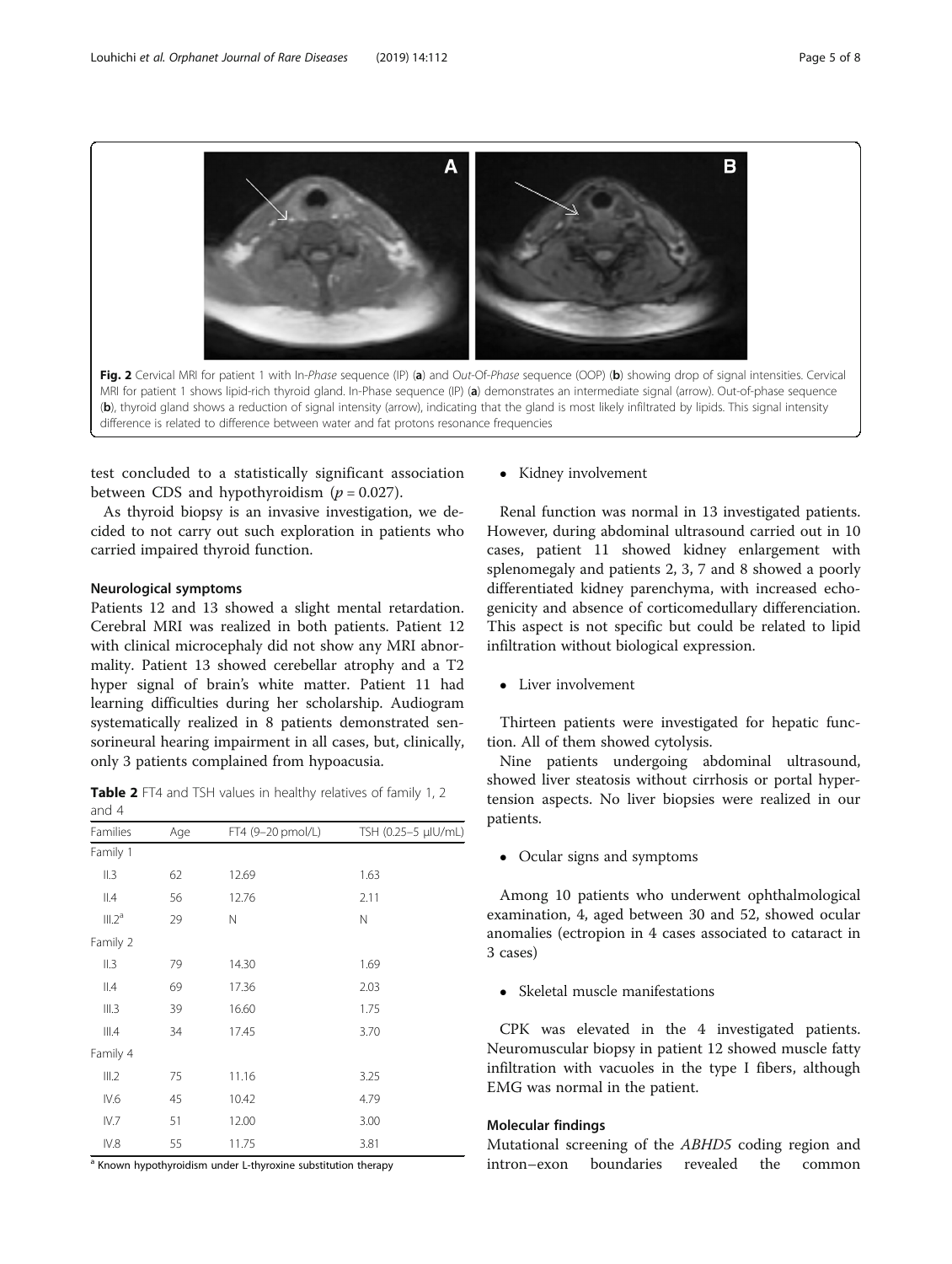homozygous  $c.773(-1)G > A$  mutation in the acceptor splice site of exon 6 in all explored patients (Additional file [2:](#page-6-0) Figure S2).

## **Discussion**

We described 15 patients with neutral lipid storage disease with ichthyosis. We are focusing on the relevance of the newly described features of CDS.

Thyroid involvement

The high rate of hypothyroidism in our series, mainly in patients aged over 30, the exclusion of the autoimmune cause as well as the MRI aspect in 2 patients showing fatty infiltration of the thyroid, and the normal thyroid function in healthy relatives, support the hypothesis that lipid infiltration of thyroid in CDS may lead to thyroid impaired function.

Lipotoxicity was suspected to be a risk factor of subclinical hypothyroidism and thyroid gland among targeted organs affected by lipotoxicity [\[6](#page-7-0)]. In a cohort of 24,100 subjects, the risk of subclinical hypothyroidism was found to be positively associated with hypertriglyceridemia [\[6](#page-7-0)].

In an experimental study, it was demonstrated that the in vitro thyrocytes stimulation by palmitic acid, led to a dose dependent intracellular accumulation of triglycerides and free fatty acids and to a decreased levels of thyroglobulin, the precursor of thyroid hormones, sodium iodide and thyroperoxidase [\[7](#page-7-0)]. Thus, accumulation of triglycerides might lead to impaired thyroid hormones synthesis.

Thyroid function was investigated in a few CDS patients in the literature, aged between 7 months and 26 years old [\[8](#page-7-0)–[11](#page-7-0)]. The thyroid function was normal and no thyroid ultrasound or MRI was performed [[8](#page-7-0)–[11](#page-7-0)]. The discrepancy with our series could be related to the young age of investigated patients in the literature. Moreover, given the significant association found between age and hypothyroidism in CDS patients, it may be thought that thyroid disease develops gradually with age in the CDS.

Our patients are originated from the same geographic area, Kerkennah. Epidemiological studies on hypothyroidism are lacking in Tunisia. Prevalence of subclinical hypothyroidism occurs in 4.3% in the US population [[12\]](#page-7-0). However epidemiology could be different in Tunisia due to high degree of consanguinity in some areas of the country. Although there was a bias, in a Tunisian study of 10,848 patients in a department of endocrinology, it was showed that the most common form of thyroid disease was autoimmune thyroiditis: 14% of patients were diagnosed with thyroid disease and 9.9% with autoimmune thyroid disease, which is characterized by elevated antithyroid antibodies. The female predominance was also reported [[13\]](#page-7-0). In our study, antithyroid antibodies were elevated only in one patient and we did not find a female predominance.

## Neurological symptoms

Few reports of slight mental retardation (2 patients in our series), scholar learning difficulties (1 patient in our series), ataxia, hypotonia, epilepsy and microcephaly are found in the literature. The aspect of cerebellar atrophy and T2 hypersignal of brain's white matter seen in the MRI of patient 13, has never been described in the literature. Using MRI/MRS (MRS: Magnetic Resonance Spectroscopy), Huigen et al. found an abnormal signal at 1.3 ppm in cerebral white matter and cortex, as well as basal ganglia, reflecting a widespread accumulation of lipids [[14\]](#page-7-0).

Hypoacusia or hearing loss was reported in 25 to 30% of cases in the literature but audiogram was not constantly realized [\[15\]](#page-7-0). It is known that hearing impairment can develop at any age and could be progressive. Although not life threatening disease, hearing loss is a condition that could lead to professional and social integration difficulties. So we recommend systematic hearing investigation in CDS.

• Kidney involvement

Only 3 cases of kidney involvement in CDS have been reported in the literature  $[16]$ . Two of them presented with nephritic syndrome and in 2, kidney biopsy showed lipid vacuolization. In one case severity of the disease led to the death of the patient. The poorly differentiated kidney parenchyma and enlarged kidney has never been described in the literature. Probably a modifier gene could explain the involvement of kidney in very rare cases.

• Liver involvement

Liver function defects are the second most common feature reported in the literature. More than 60% of patients in previously reported series show either hepatosteatosis or liver cirrhosis which could be seen even in young age [[3,](#page-6-0) [17](#page-7-0)]. Evolution to cirrhosis was reported in a few cases. In our series we have no cirrhosis cases.

Steatosis, seen in the majority of our patients, could be explained by deficient cofactor activity in CDS leading to fatty acids deposition in various organs. Development of cirrhosis in some patients could be related to inflammation mediated by TNFα and IL-1β. In CGI-58 knockout (LivKO) mice, enriched fatty acids intake leads to oxidative stress, increased serum aminotransferases and expression of mRNA of genes involved in inflammation (genes expressing TNF $\alpha$  and IL-1 $\beta$ ) [\[18\]](#page-7-0).

• Ocular signs and symptoms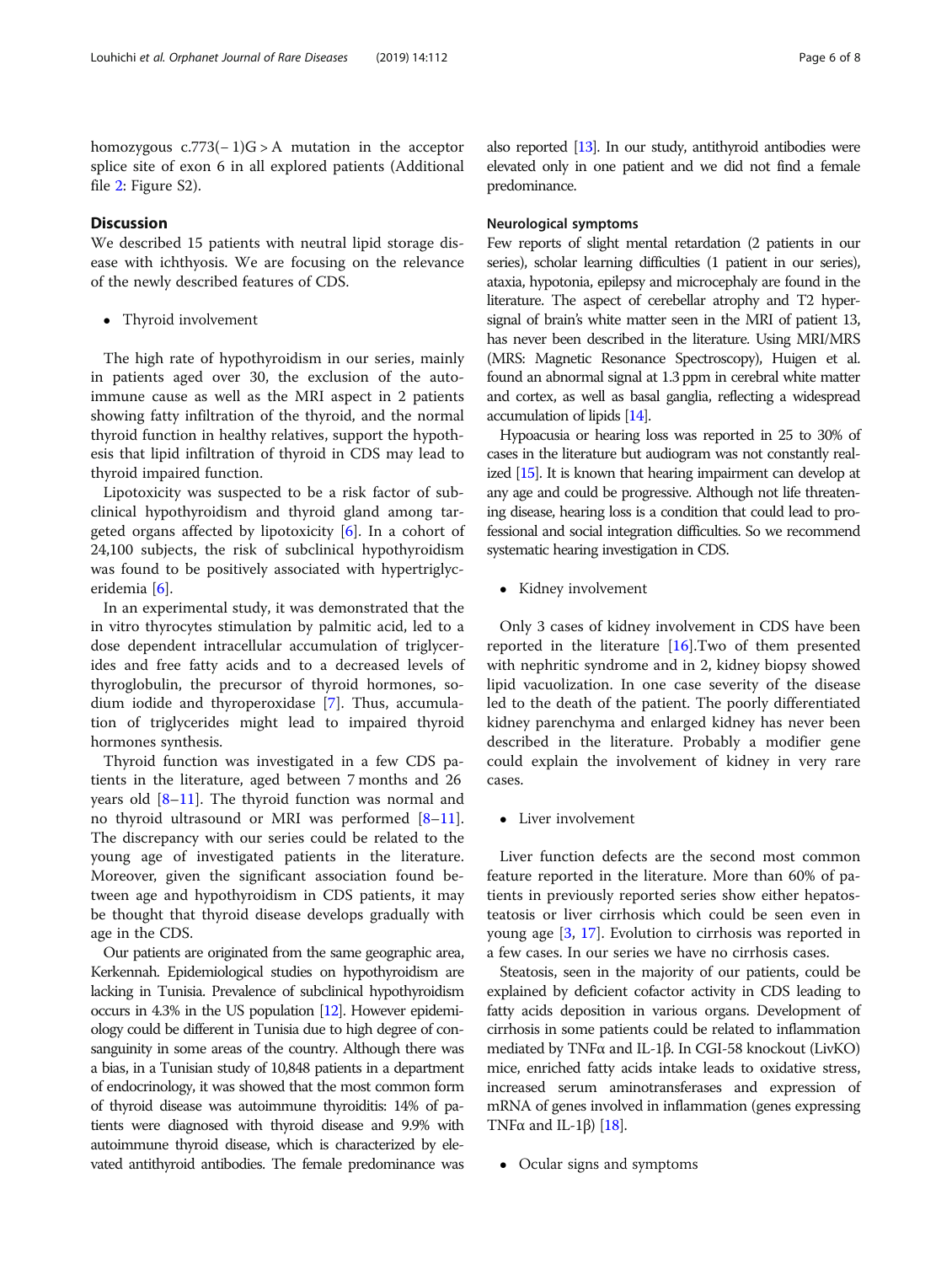<span id="page-6-0"></span>Most common ocular features, in our series, were cataract and ectropion. These two ocular signs are the most commonly reported in the literature, varying between 23 and 54% [[17\]](#page-7-0). Development of cataract could be related to age.

• Skeletal muscle manifestations

Muscular involvement was not extensively investigated in our series. Muscular involvement is a common feature of CDS frequently reported in the literature [\[17,](#page-7-0) [19](#page-7-0)]. Our findings were similar to previous reports.

#### Molecular findings

Molecular investigation of our patients showed the presence of the c.773(− 1)G > A mutation. Sugiura K et al. explored the effect of this mutation on the aberrant cDNA and revealed the skipping of the entire exon 6 leading to premature translation termination [[20](#page-7-0)]. The mutation has been reported only in Tunisian patients originated from two Tunisian islands (Djerba and Kerkennah) [1, [20](#page-7-0)].

These two islands can be considered as geographical isolates with confined populations, with strong endogamy and consanguinity [\[21\]](#page-7-0). We can consider the presence of a common ancestor for this founder mutation. Explorations of microsatellites markers for some patients confirmed this finding [[21](#page-7-0)].

## Conclusion

Aside from the congenital ichthyosiform erythroderma, the most common symptom of CDS, in addition to other organs involvement, frequently reported in the literature, we described thyroid dysfunction, a previously unreported feature, probably related to the lipid infiltration of the thyroid parenchyma. Previously unreported ultrasonographic aspects of the kidneys and of cerebral MRI were also described. We also noted the frequency of audiogram's abnormalities in CDS patients that should be systematically performed.

## Additional files

[Additional file 1:](https://doi.org/10.1186/s13023-019-1095-4) Figure S1. Families' pedigrees (Families 8, 9 and 10 are nuclear families). (TIF 3412 kb)

[Additional file 2:](https://doi.org/10.1186/s13023-019-1095-4) Figure S2. Sequence chromatograms of the ABDH5 gene in the region of the c.773(− 1)G > A mutation, showing a control, carrier and mutant subject. Nucleotide variations are underlined. (BMP 595 kb)

[Additional file 3:](https://doi.org/10.1186/s13023-019-1095-4) Table S1. Primers used for the amplification of ABHD5 in patients with Dorfman-Chanarin syndrome. (DOCX 15 kb)

#### Abbreviations

ALP: Alkaline Phosphatase; ALT: Alanine Transaminase; AST: Aspartate Transaminase; CIE: Congenital ichthyosiform erythroderma; CPK: Creatine Phosphokinase; EMG: Electromyography; FT4: Free Thyroxine; HMG: Hepatomegaly; IP: In-Phase; MRI: Magnetic Resonance Imaging; MRS: Magnetic Resonance Spectroscopy; OOP: Out-Of-Phase;

SHI: Sensorineural hearing impairment; TAG: Triacylglycerol; TSH: Thyroid Stimulating Hormone

#### Acknowledgements

We thank all the patients for their cooperation in the present study. This work was supported in part by the Tunisian Ministry of Higher Education, Scientific Research and Technology.

## Funding

No funding was received for this work. All the material and data of the study are available upon request.

#### Availability of data and materials

Not applicable (Our manuscript does not contain any data which can not be shared).

#### Authors' contributions

NL: study concept and design, acquisition, analysis and interpretation of genetic and clinical data, manuscript elaboration. EB: acquisition of clinical data and manuscript elaboration and statistical analysis. SM: acquisition of clinical data and manuscript elaboration, and critical revision of manuscript for intellectual content. HBO: acquisition of clinical data. ChT: acquisition of clinical data. KA: acquisition of clinical data. LT: acquisition of clinical data. NM: acquisition of clinical data. ZAM: acquisition of clinical data. LK: critical revision of manuscript for intellectual content. FF: acquisition of genetic data and critical revision of manuscript for intellectual content. HT: acquisition of clinical data and critical revision of manuscript for intellectual content. All authors have read the manuscript and approved its submission and declare that there is no conflict of interest.

#### Ethics approval and consent to participate

Informed consent was obtained from patient in accordance with the Code of Ethics of the World Medical Association (Declaration of Helsinki).

#### Consent for publication

Written informed consent for publication of the MRI of Fig. [2](#page-4-0) was obtained from patient. The consent form is available to the Editor if requested.

#### Competing interests

The authors declare that they have no competing interests.

#### Publisher's Note

Springer Nature remains neutral with regard to jurisdictional claims in published maps and institutional affiliations.

#### Author details

<sup>1</sup>Human Molecular Genetic Laboratory, Faculty of Medicine of Sfax, University of Sfax, Sfax, Tunisia. <sup>2</sup>Department of Dermatology, Hedi Chaker Hospital Sfax, Tunisia. <sup>3</sup>Department of Neuropediatric, Hedi Chaker Hospital, Sfax, Tunisia. <sup>4</sup> Department of Ophthalmology, Centre Intermédiare, Sfax, Tunisia. <sup>5</sup> <sup>5</sup>Department of Endocrinology, Centre Intermédiare, Sfax, Tunisia. 6 Department of Immunology, Hedi Chaker Hospital, Sfax, Tunisia. <sup>7</sup>Department of Radiology, Hedi Chaker Hospital, Sfax, Tunisia. <sup>8</sup>Molecular and Functional Genetics Laboratory, Department of Life Sciences, Faculty of Sciences of Sfax, University of Sfax, Sfax, Tunisia.

## Received: 2 February 2019 Accepted: 10 May 2019 Published online: 22 May 2019

#### References

- 1. Bruno C, Bertini E, Di Rocco M, et al. Clinical and genetic characterization of Chanarin-Dorfman syndrome. Biochem Biophys Res Commun. 2008;369(4): 1125–8.
- 2. Williams ML, Koch TK, O'Donnell JJ, et al. Ichthyosis and neutral lipid storage disease. Am J Med Genet. 1985;20(4):711–26.
- 3. Peña-Penabad C, Almagro M, Martínez W, et al. Dorfman--Chanarin syndrome (neutral lipid storage disease): new clinical features. Br J Dermatol. 2001;144(2):430–2.